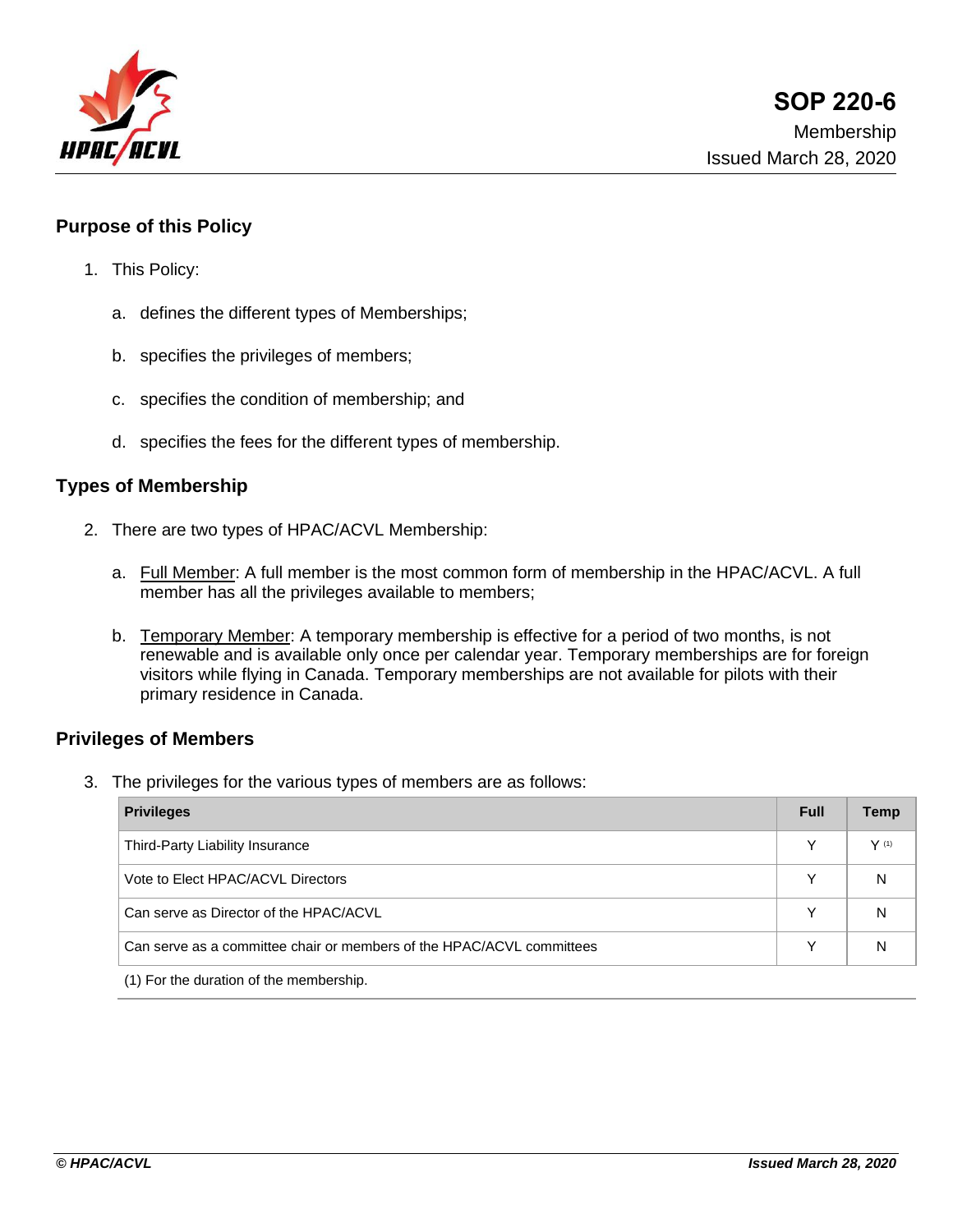#### **Conditions For Membership**

- 4. Membership in the HPAC/ACVL is available to individuals who have reached the age of majority, and to minors, providing their legal guardian(s) co-sign(s) the membership application, HPAC waiver and any other documents and forms normally requiring the member signature, and:
	- a. are currently in training with a certified HPAC/ACVL Instructor, or
	- b. with an HPAC/ACVL Rating or Foreign Equivalency Rating as per SOP 410 of H2/P2 or higher, or
	- c. who have never initiated a lawsuit naming HPAC/ACVL or any Named Insured or Additional Insured in the HPAC/ACVL insurance policy as a defendant, or
	- d. with special Board of Directors approval.
- 5. Pilots below P2 or H2 rating (including non-rated pilots) cannot renew their membership after December 31, 2016, without approval by the HPAC Executive Director in consultation with an HPAC instructor.
- 6. Individuals who have been previously expelled require special board approval to apply for membership.
- 7. All members of the HPAC/ACVL are, by default, members of a recognized Provincial or Regional Association if such an Association exists in the HPAC/ACVL region in which they are resident. HPAC/ACVL members that opt out of, or are ejected from a Provincial and Regional Association, remain HPAC/ACVL members. The recognized Provincial and Regional Associations are as follows:
	- a. The British Columbia Hang Gliding and Paragliding Association (BCHPA)
	- b. The Alberta Hang Gliding and Paragliding Association (AHPA)
	- c. The Saskatchewan Hang Gliding Association (SHGA)
	- d. The Manitoba Hang Gliding Association (MHGA)
	- e. L'Association Québécoise de Vol Libre (AQVL)
	- f. The Hang Gliding and Paragliding Association of Atlantic Canada (HPAAC)
	- g. Association of Yukon Paragliders and Hang Gliders (AYPH)
- 8. All members of the HPAC/ACVL must sign the HPAC/ACVL waiver.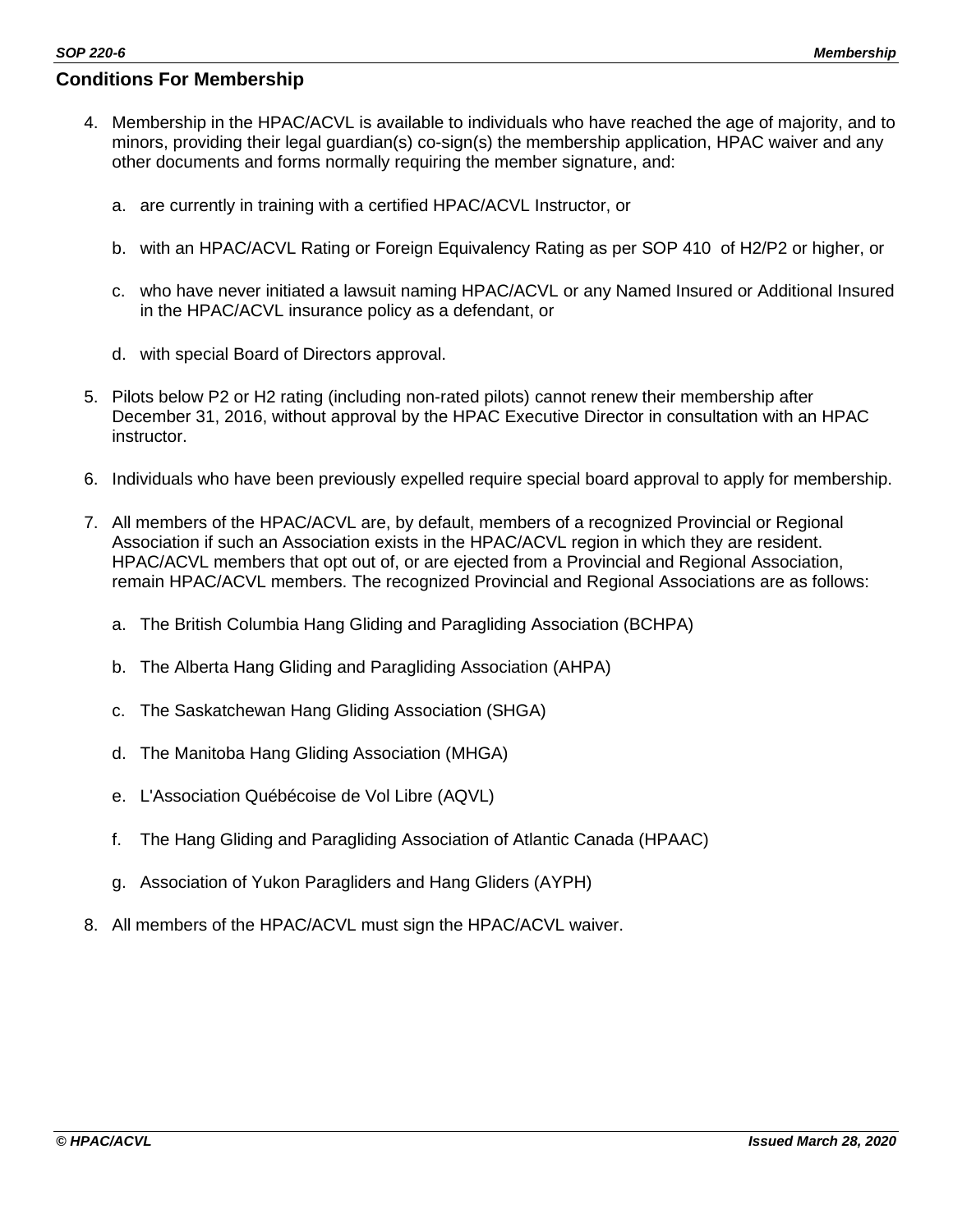- 9. All members must comply with all applicable Canadian Aviation Regulations, in particular:
	- a. **602.01** No person shall operate an aircraft in such a reckless or negligent manner as to endanger or be likely to endanger the life or property of any person.
	- b. **602.02** No operator of an aircraft shall require any person to act as a flight crew member and no person shall act as a flight crew member, if either the person or the operator has any reason to believe, having regard to the circumstances of the particular flight to be undertaken, that the person:
		- i. is suffering or is likely to suffer from fatigue; or
		- ii. is otherwise unfit to perform properly the person's duties as a flight crew member.
	- c. **602.03** No person shall act as a crew member of an aircraft:
		- i. within eight hours after consuming an alcoholic beverage; or
		- ii. while under the influence of alcohol; or
		- iii. while using any drug that impairs the person's faculties to the extent that the safety of the aircraft or of persons on board the aircraft is endangered in any way.

## **Annual Membership Fees**

- 10. The Board of Directors is responsible to set the annual membership fees.
- 11. A new membership application shall be deemed to be in effect upon review and approval by the HPAC office.
- 12. A membership renewal shall be deemed in effect upon payment of dues.
- 13. The HPAC/ACVL will not reimburse the annual membership fee of an expelled member.

## **Collection of Provincial and Regional Association Fees**

- 14. The HPAC/ACVL shall collect annual Provincial and Regional Association membership fees for all HPAC/ACVL members in the province or region. Recognized Provincial and Regional fees will be indicated on the HPAC/ACVL Membership application form when the HPAC/ACVL collects those fees.
- 15. The HPAC/ACVL shall forward regional fees collected on behalf of recognized Provincial and Regional Associations to those Associations annually at the end of September.